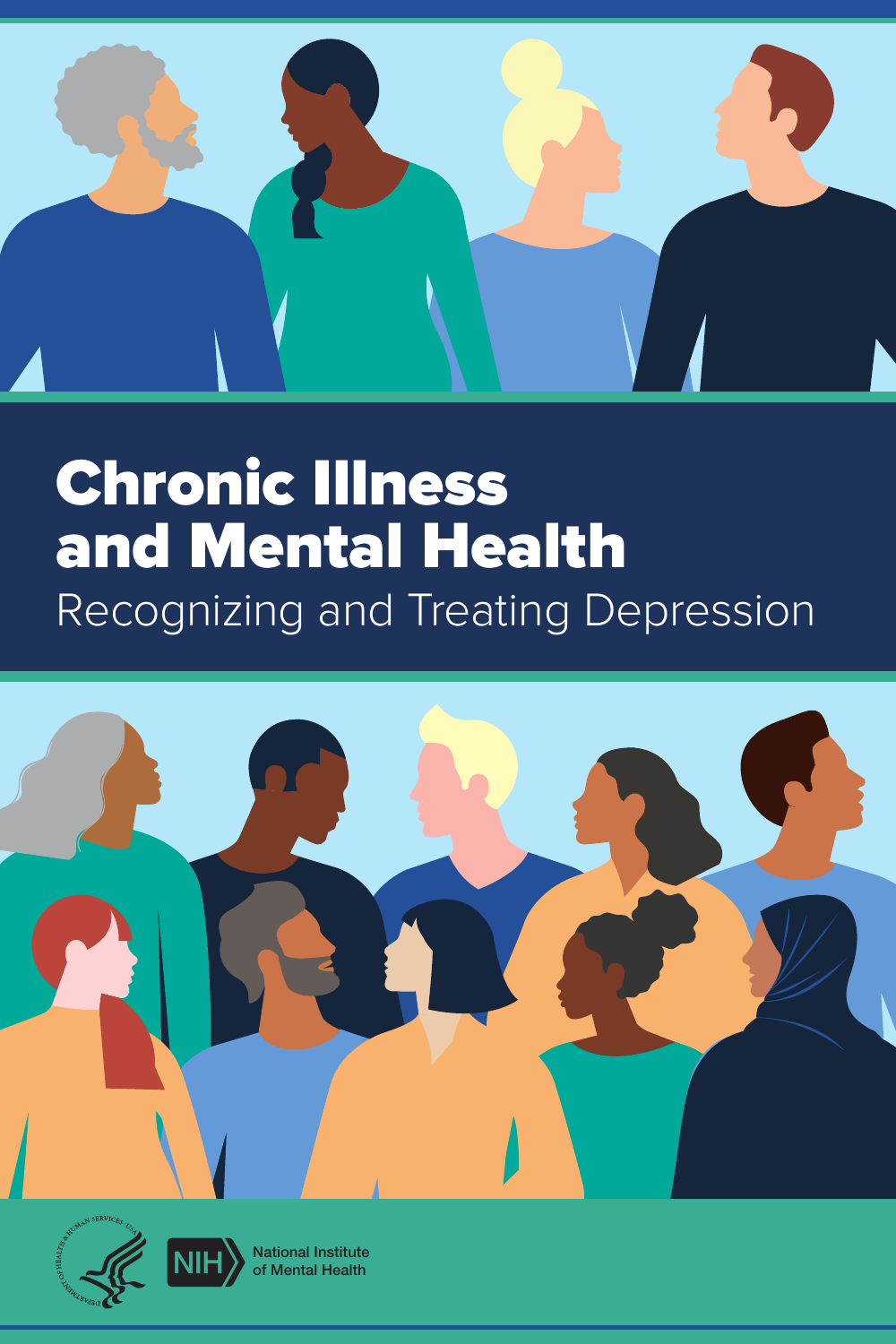#### **Chronic illnesses such as cancer, heart disease, or diabetes may make you more likely to have or develop a mental health condition.**

It is common to feel sad or discouraged after having a heart attack, receiving a cancer diagnosis, or when trying to manage a chronic condition such as pain. You may be facing new limits on what you can do and may feel stressed or concerned about treatment outcomes and the future. It may be hard to adapt to a new reality and to cope with the changes and ongoing treatment that come with the diagnosis. Favorite activities, such as hiking or gardening, may be harder to do.

Temporary feelings of sadness are expected, but if these and other symptoms last longer than a couple of weeks, you may have depression. Depression affects your ability to carry on with daily life and to enjoy family, friends, work, and leisure. The health effects of depression go beyond mood: Depression is a serious medical illness with many symptoms, including physical ones. Some symptoms of depression include:

- Persistent sad, anxious, or "empty" mood
- **•** Feeling hopeless or pessimistic
- Feeling irritable, easily frustrated, or restless
- Feeling guilty, worthless, or helpless
- Loss of interest or pleasure in hobbies and activities
- Decreased energy, fatigue, or feeling "slowed down"
- Difficulty concentrating, remembering, or making decisions
- Difficulty sleeping, early-morning awakening, or oversleeping
- Changes in appetite or weight
- Aches or pains, headaches, cramps, or digestive problems without a clear physical cause that do not ease even with treatment
- Suicide attempts or thoughts of death or suicide

Remember: Depression is treatable—even if you have another medical illness or condition. For more information, visit the National Institute of Mental Health (NIMH) website to learn more about depression at **[www.nimh.nih.gov/depression](https://www.nimh.nih.gov/depression)**. If you need help starting the conversation, check out the Tips for Talking With Your Health Care Provider fact sheet at **[www.nimh.nih.gov/talkingtips](https://www.nimh.nih.gov/talkingtips)**.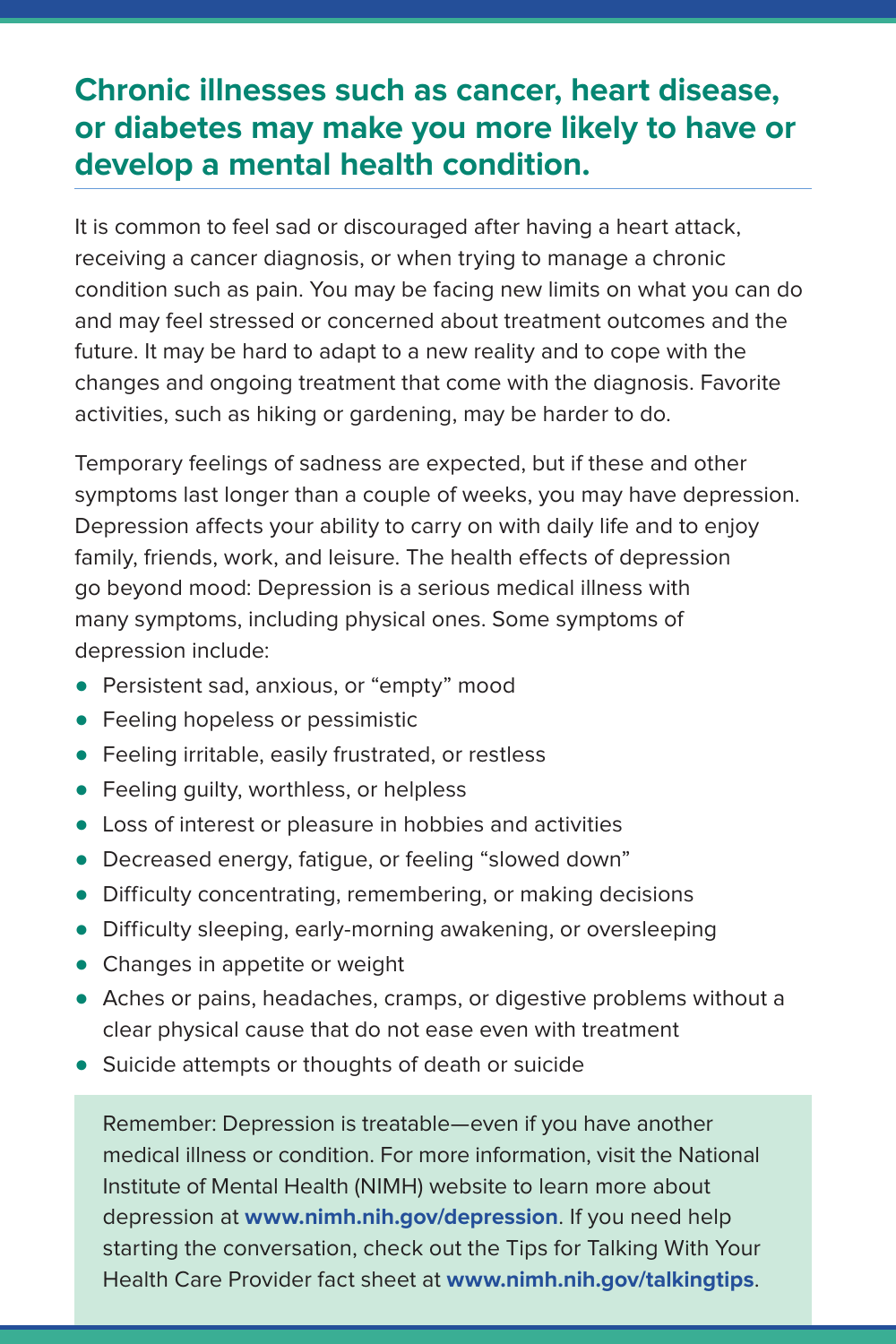### **People with other chronic medical conditions are at higher risk of depression.**

The same factors that increase the risk of depression in otherwise healthy people also raise the risk in people with other medical illnesses, particularly if those illnesses are chronic (long-lasting or persistent). These risk factors include a personal or family history of depression or family members who have died by suicide.

However, some risk factors for depression are directly related to having another illness. For example, conditions such as Parkinson's disease and stroke cause changes in the brain. In some cases, these changes may have a direct role in depression. Illness-related anxiety and stress also can trigger symptoms of depression.

Depression is common among people who have chronic illnesses such as:

- Alzheimer's disease
- Autoimmune diseases, including systemic lupus erythematosus, rheumatoid arthritis, and psoriasis
- Diabetes
- Epilepsy
- HIV/AIDS
- Hypothyroidism
- Multiple sclerosis
- Parkinson's disease
- Stroke

Some people may experience symptoms of depression after being diagnosed with a medical illness. Those symptoms may decrease as they adjust to or treat the other condition. Certain medications used to treat the illness also can trigger depression.



- Cancer
- Coronary heart disease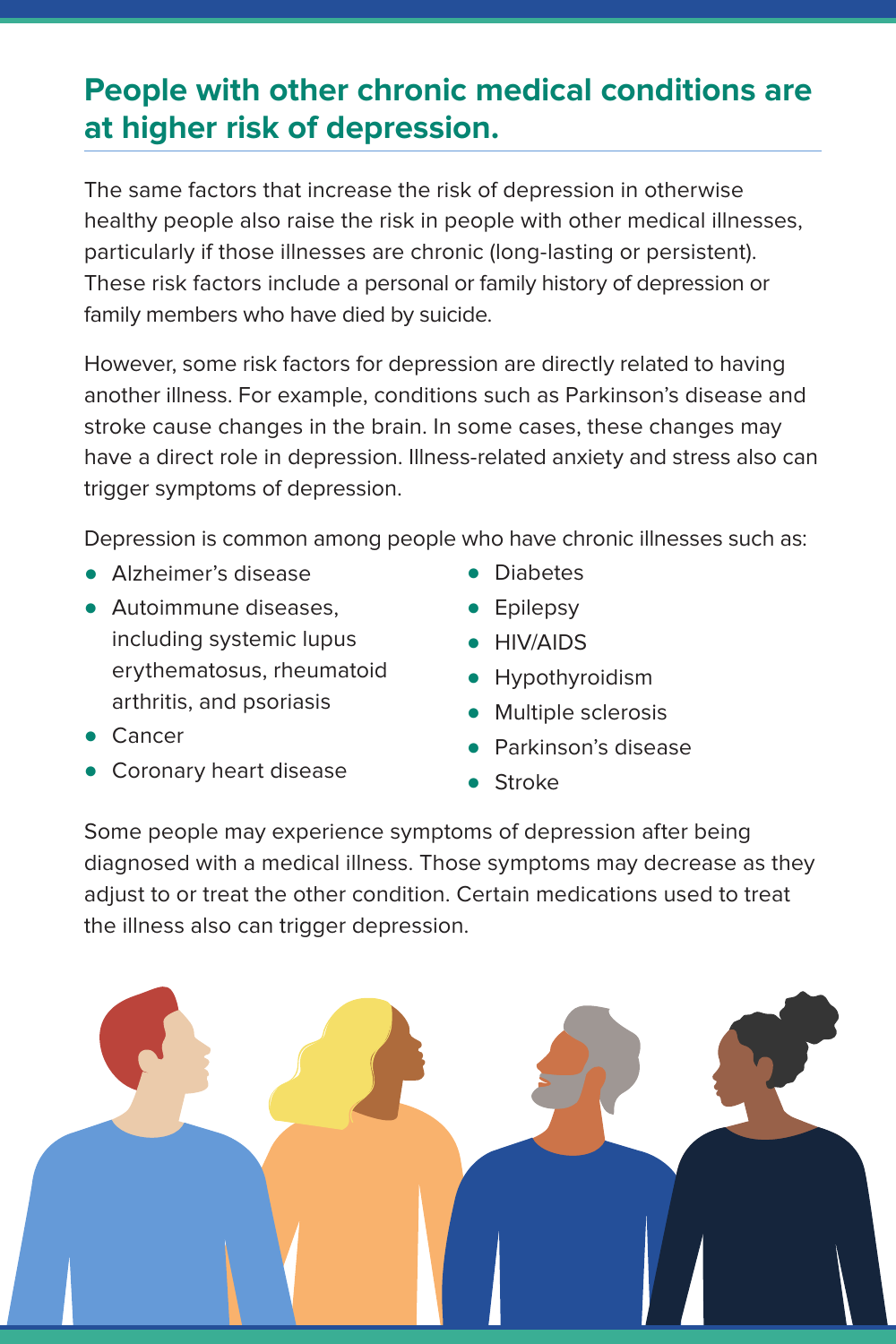Research suggests that people who have depression and another medical illness tend to have more severe symptoms of both illnesses. They may have more difficulty adapting to their medical condition, and they may have higher medical costs than those who do not have both depression and a medical illness. Symptoms of depression may continue even as a person's physical health improves.

A collaborative care approach that includes both mental and physical health care can improve overall health. Research has shown that treating depression and chronic illness together can help people better manage both their depression and their chronic disease.

#### **Children and Adolescents With Chronic Illnesses**

Children and adolescents with chronic illnesses often face more challenges than their healthy peers in navigating adolescence. Chronic illnesses can affect physical, cognitive, social, and emotional development, and they can take a toll on parents and siblings. These limitations put children and adolescents at higher risk than their healthy peers of developing a mental illness.

Children and adolescents with chronic illnesses experience many forms of stress. Parents and health care providers should be on the lookout for signs of depression, anxiety, and adjustment disorders (a group of conditions that can occur when someone has difficulty coping with a stressful life event) in young people and their families.

Learn more about mental health in children and adolescents at **[www.nimh.nih.gov/children](https://www.nimh.nih.gov/children)**.

#### **People with depression are at higher risk for other medical conditions.**

It may come as no surprise that adults with a medical illness are more likely to experience depression. The reverse is also true: People of all ages with depression are at higher risk of developing certain physical illnesses.

People with depression have an increased risk of cardiovascular disease, diabetes, stroke, pain, and Alzheimer's disease, for example. Research also suggests that people with depression may be at higher risk for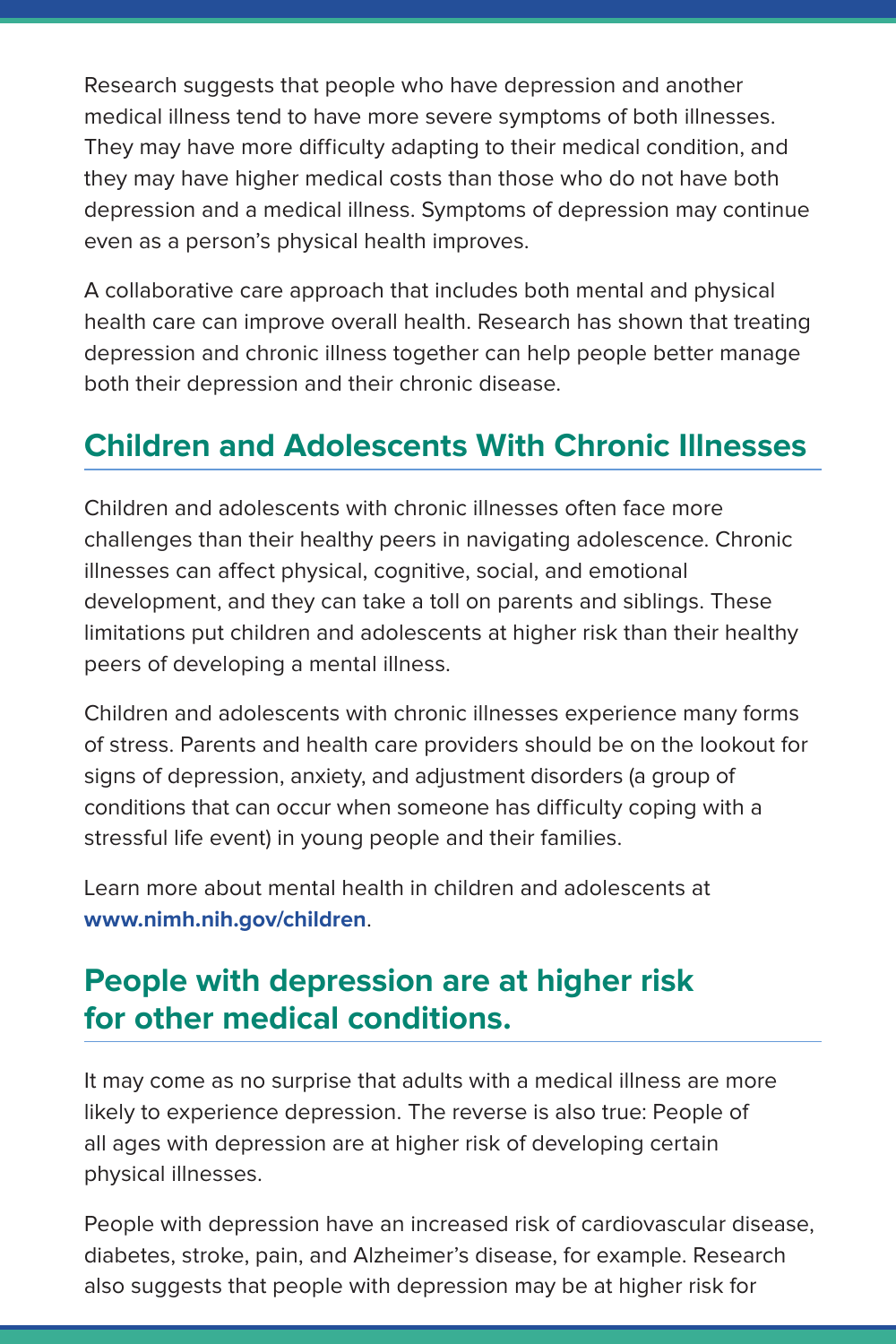osteoporosis. The reasons are not yet clear. One factor with some of these illnesses is that many people with depression may have less access to good medical care. They may have a more challenging time caring for their health—for example, seeking care, taking prescribed medication, eating well, and exercising.

Scientists also are exploring whether physiological changes seen in depression may play a role in increasing the risk of physical illness. In people with depression, scientists have found changes in the way several different systems in the body function that could have an impact on physical health, including:

- Increased inflammation
- Changes in the control of heart rate and blood circulation
- Abnormalities in stress hormones
- Metabolic changes such as those seen in people at risk for diabetes

There is some evidence that these changes, seen in depression, may raise the risk of other medical illnesses. It also is clear that depression has a negative effect on mental health and everyday life.

#### **Depression is treatable even when another illness is present.**

Depression is a common complication of chronic illness, but it does not have to be a normal part of having a chronic illness. Effective treatment for depression is available and can help even if you have another medical illness or condition.

If you or a loved one think you have depression, it is important to tell your health care provider and explore treatment options. You also should inform your health care provider about all your current treatments or medications for your chronic illness or depression (including prescribed medications and dietary supplements). Sharing information can help avoid problems with multiple medicines interfering with each other. It also helps your health care provider stay informed about your overall health and treatment issues.

Recovery from depression takes time, but treatment can improve your quality of life even if you have a medical illness.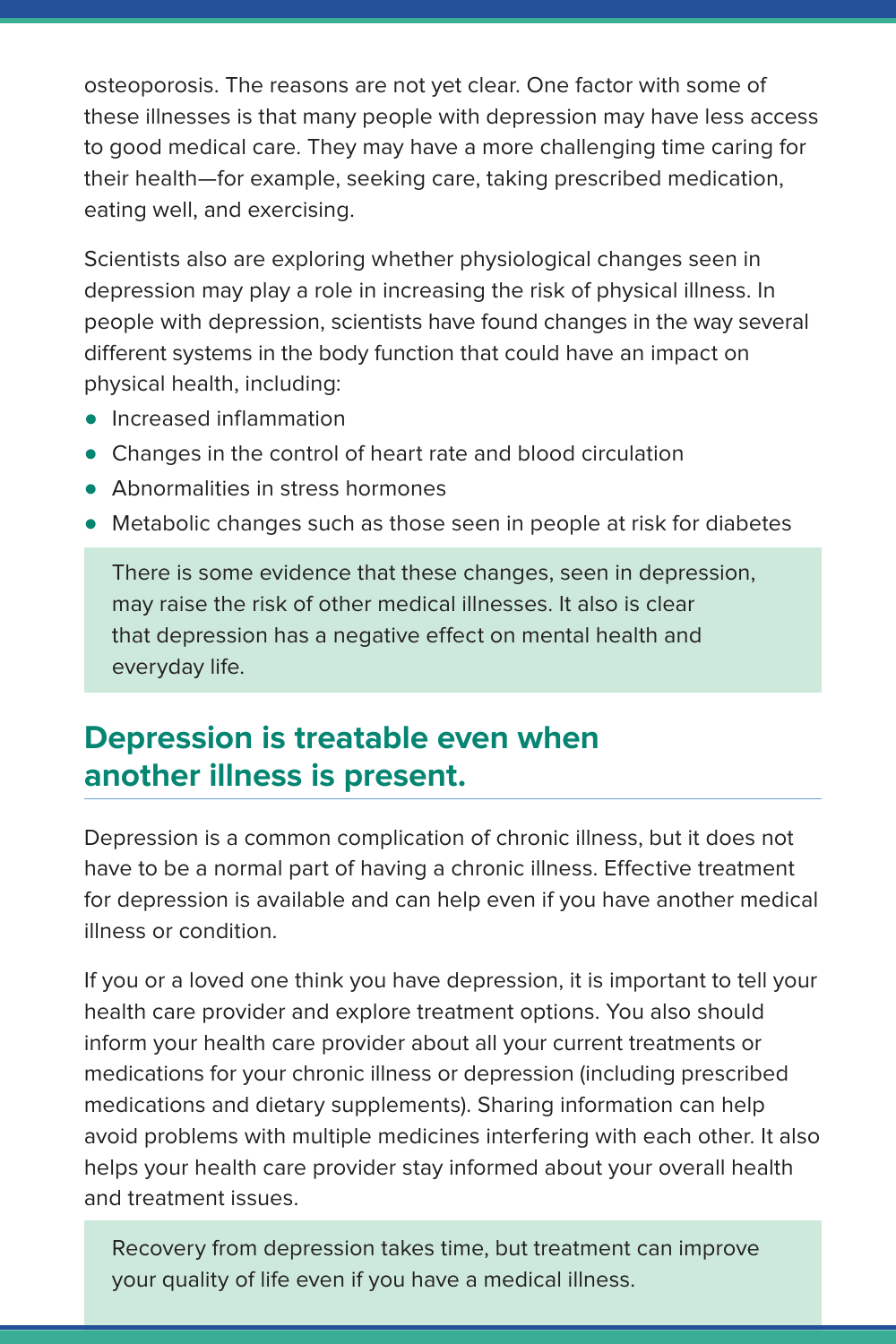Treating depression with medication, psychotherapy (also called "talk therapy"), or a combination of the two also may help improve the physical symptoms of a chronic illness or reduce the risk of future problems. Likewise, treating the chronic illness and getting symptoms under control can help improve symptoms of depression.

Depression affects each individual differently. There is no "one-size-fitsall" for treatment. It may take some trial and error to find the treatment that works best. You can learn more about the different types of depression treatment—including psychotherapy, medication, and brain stimulation therapies—on NIMH's webpage about depression at **[www.nimh.nih.gov/depression](https://www.nimh.nih.gov/depression)**. Visit the Food and Drug Administration (FDA) website (**[www.fda.gov/drugsatfda](https://www.fda.gov/drugsatfda)**) for the latest information on medication approvals, warnings, and patient information guides.

# **Participating in Clinical Research**

Clinical trials are research studies that look at new ways to prevent, detect, or treat diseases and conditions. Although individuals may benefit from being part of a clinical trial, participants should be aware that the primary purpose of a clinical trial is to gain new scientific knowledge so others may receive better help in the future.

Researchers at NIMH and around the country conduct many studies with patients and healthy volunteers. Talk to your health care provider about clinical trials, their benefits and risks, and whether one is right for you. For more information, visit **[www.nimh.nih.gov/clinicaltrials](https://www.nimh.nih.gov/clinicaltrials)**.

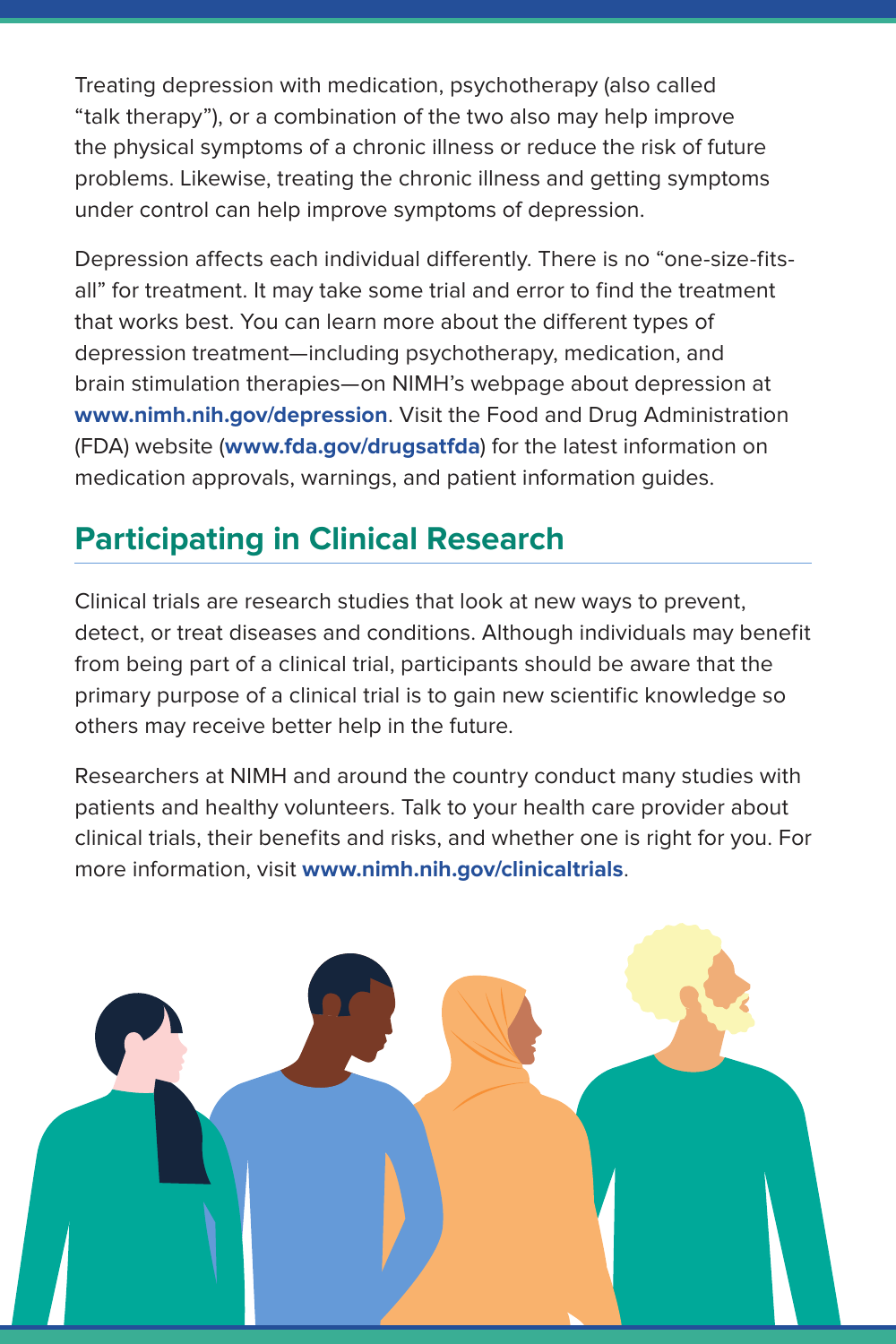### **Finding Help**

#### Behavioral Health Treatment Services Locator

The Substance Abuse and Mental Health Services Administration (SAMHSA) provides this online resource for locating mental health treatment facilities and programs. Find a facility in your state at **<https://findtreatment.samhsa.gov>**. For additional resources, visit **[www.nimh.nih.gov/findhelp](https://www.nimh.nih.gov/findhelp)**.

#### Talking to Your Health Care Provider About Your Mental Health

Communicating well with your doctor or health care provider can improve your care and help you both make good choices about your health. Find tips to help prepare for and get the most out of your visit at **[www.nimh.nih.gov/talkingtips](https://www.nimh.nih.gov/talkingtips)**. For additional resources, including questions to ask your doctor, visit the Agency for Healthcare Research and Quality website at **[www.ahrq.gov/questions](https://www.ahrq.gov/questions/index.html)**.

If you or someone you know is in immediate distress or is thinking about hurting themselves, call the **National Suicide Prevention Lifeline** toll-free at 1-800-273-TALK (8255). You also can text the **Crisis Text Line** (HELLO to 741741) or use the Lifeline Chat on the National Suicide Prevention Lifeline website at **<https://suicidepreventionlifeline.org>**.